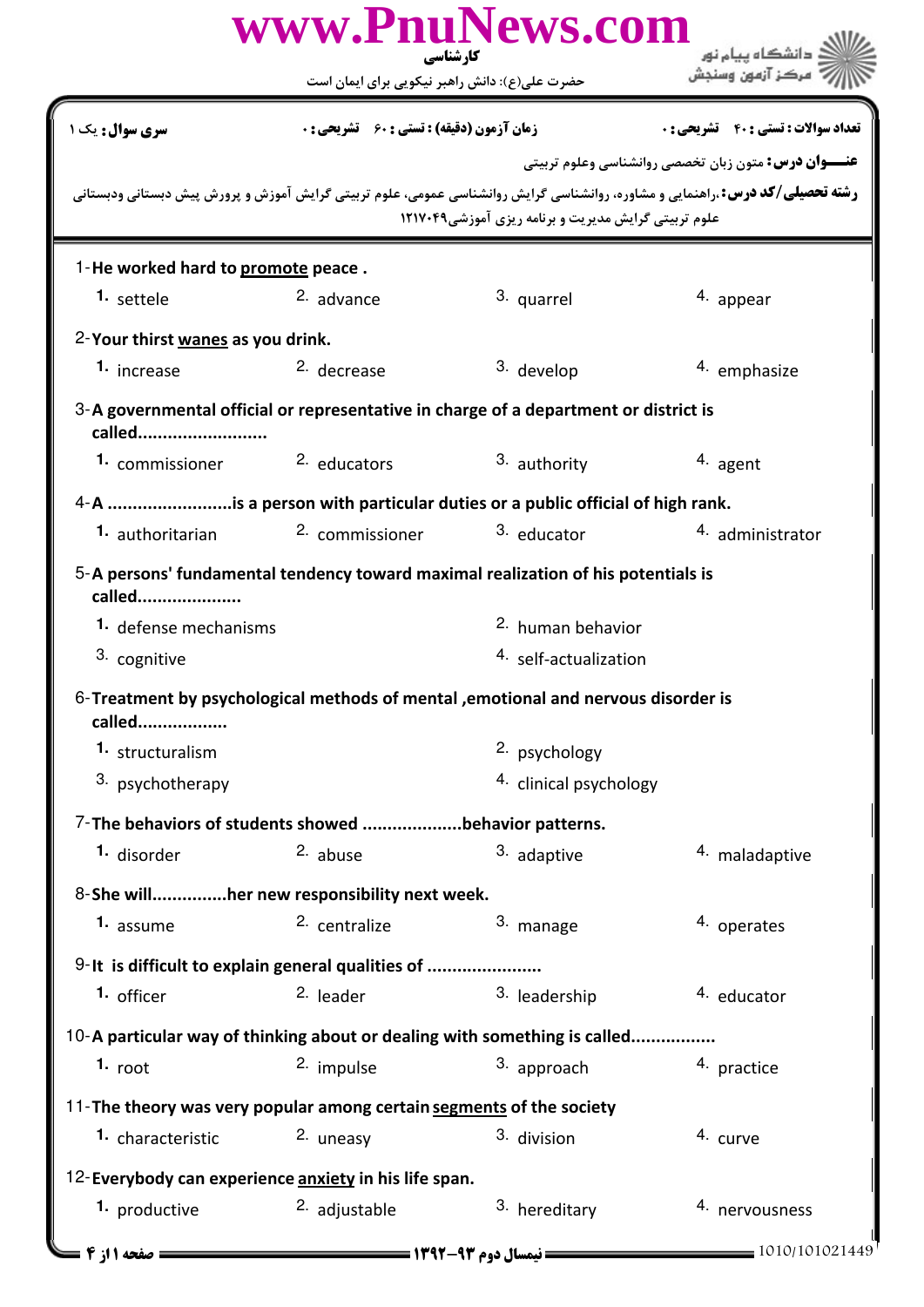|                                                                                                                                                                                                | www.PnuNews.com                                                                  |                                            |                                                             |  |  |  |
|------------------------------------------------------------------------------------------------------------------------------------------------------------------------------------------------|----------------------------------------------------------------------------------|--------------------------------------------|-------------------------------------------------------------|--|--|--|
|                                                                                                                                                                                                | کارشناسی<br>حضرت علی(ع): دانش راهبر نیکویی برای ایمان است                        |                                            |                                                             |  |  |  |
| <b>سری سوال:</b> یک ۱                                                                                                                                                                          | <b>زمان آزمون (دقیقه) : تستی : 60 ٪ تشریحی : 0</b>                               |                                            | <b>تعداد سوالات : تستي : 40 ٪ تشريحي : 0</b>                |  |  |  |
|                                                                                                                                                                                                |                                                                                  |                                            | <b>عنـــوان درس:</b> متون زبان تخصصي روانشناسي وعلوم تربيتي |  |  |  |
| <b>رشته تحصیلی/کد درس: .</b> راهنمایی و مشاوره، روانشناسی گرایش روانشناسی عمومی، علوم تربیتی گرایش آموزش و پرورش پیش دبستانی ودبستانی<br>علوم تربیتی گرایش مدیریت و برنامه ریزی آموزشی ۱۲۱۷۰۴۹ |                                                                                  |                                            |                                                             |  |  |  |
| and adoptive parents                                                                                                                                                                           | 13- Researchers have also studied adopted individuals and compared them to their |                                            |                                                             |  |  |  |
| 1. environment                                                                                                                                                                                 | <sup>2.</sup> influence                                                          | <sup>3.</sup> biological                   | 4. deactivated                                              |  |  |  |
|                                                                                                                                                                                                | 14- showed the role of genetic factors in mental disorder.                       |                                            |                                                             |  |  |  |
| 1. twin studies                                                                                                                                                                                |                                                                                  | 2. adoption studies                        |                                                             |  |  |  |
| 3. twin-adoption studies                                                                                                                                                                       |                                                                                  | 4. identical studies                       |                                                             |  |  |  |
|                                                                                                                                                                                                |                                                                                  |                                            |                                                             |  |  |  |
| 1. industry                                                                                                                                                                                    | 2. administrator                                                                 | 3. administrated                           | 4. industrialized                                           |  |  |  |
|                                                                                                                                                                                                |                                                                                  |                                            |                                                             |  |  |  |
| 1. policy                                                                                                                                                                                      | 2. function                                                                      | 3. strategies                              | 4. structure                                                |  |  |  |
|                                                                                                                                                                                                |                                                                                  |                                            |                                                             |  |  |  |
|                                                                                                                                                                                                | 1. structure 2. recession 3. unemployment 4. strategy                            |                                            |                                                             |  |  |  |
|                                                                                                                                                                                                | 18-In some people, the focuses the visual image in front of the retina.          |                                            |                                                             |  |  |  |
| $1.$ iris                                                                                                                                                                                      | 2. lens                                                                          | 3. pupil                                   | 4. neurons                                                  |  |  |  |
|                                                                                                                                                                                                | 19-Sensation is the stimulus detection process by which our sense organs.        |                                            |                                                             |  |  |  |
| 1. experience                                                                                                                                                                                  | <sup>2.</sup> feeling                                                            | 3. perception                              | 4. lining                                                   |  |  |  |
|                                                                                                                                                                                                | 20-A forebrain structure that sends information to the cortex is called          |                                            |                                                             |  |  |  |
| 1. olfactory sensory neurons                                                                                                                                                                   |                                                                                  | 2. olfactory bulb                          |                                                             |  |  |  |
| 3. tympanic membrane                                                                                                                                                                           |                                                                                  | 4. ciliary                                 |                                                             |  |  |  |
|                                                                                                                                                                                                | 21-The cells of special interest are the photoreceptors.                         |                                            |                                                             |  |  |  |
| 1. retina                                                                                                                                                                                      | 2. pupil                                                                         | 3. lens                                    | 4. iris                                                     |  |  |  |
| 22-It is therefore impossible to build up a new administration without setting up complex<br>organizations and effective system.                                                               |                                                                                  |                                            |                                                             |  |  |  |
| 1. manager                                                                                                                                                                                     | 2. managing                                                                      | 3. management                              | 4. administering                                            |  |  |  |
|                                                                                                                                                                                                | 23- Primary school is compulsory .                                               |                                            |                                                             |  |  |  |
| 1. attendance                                                                                                                                                                                  | 2. allocate                                                                      | $3.$ staff                                 | 4. schooling                                                |  |  |  |
|                                                                                                                                                                                                | 24-Viewing the word from ones owen perspoctive.                                  |                                            |                                                             |  |  |  |
| 1. puberty                                                                                                                                                                                     |                                                                                  | <sup>2.</sup> egocentrism                  |                                                             |  |  |  |
| 3. abstract concept                                                                                                                                                                            |                                                                                  | 4. object permanence                       |                                                             |  |  |  |
| = صفحه 12; 4                                                                                                                                                                                   |                                                                                  | <b>ــــــ نیمسال دوم ۹۳-۱۳۹۲ ـــــــــ</b> | 1010/101021449                                              |  |  |  |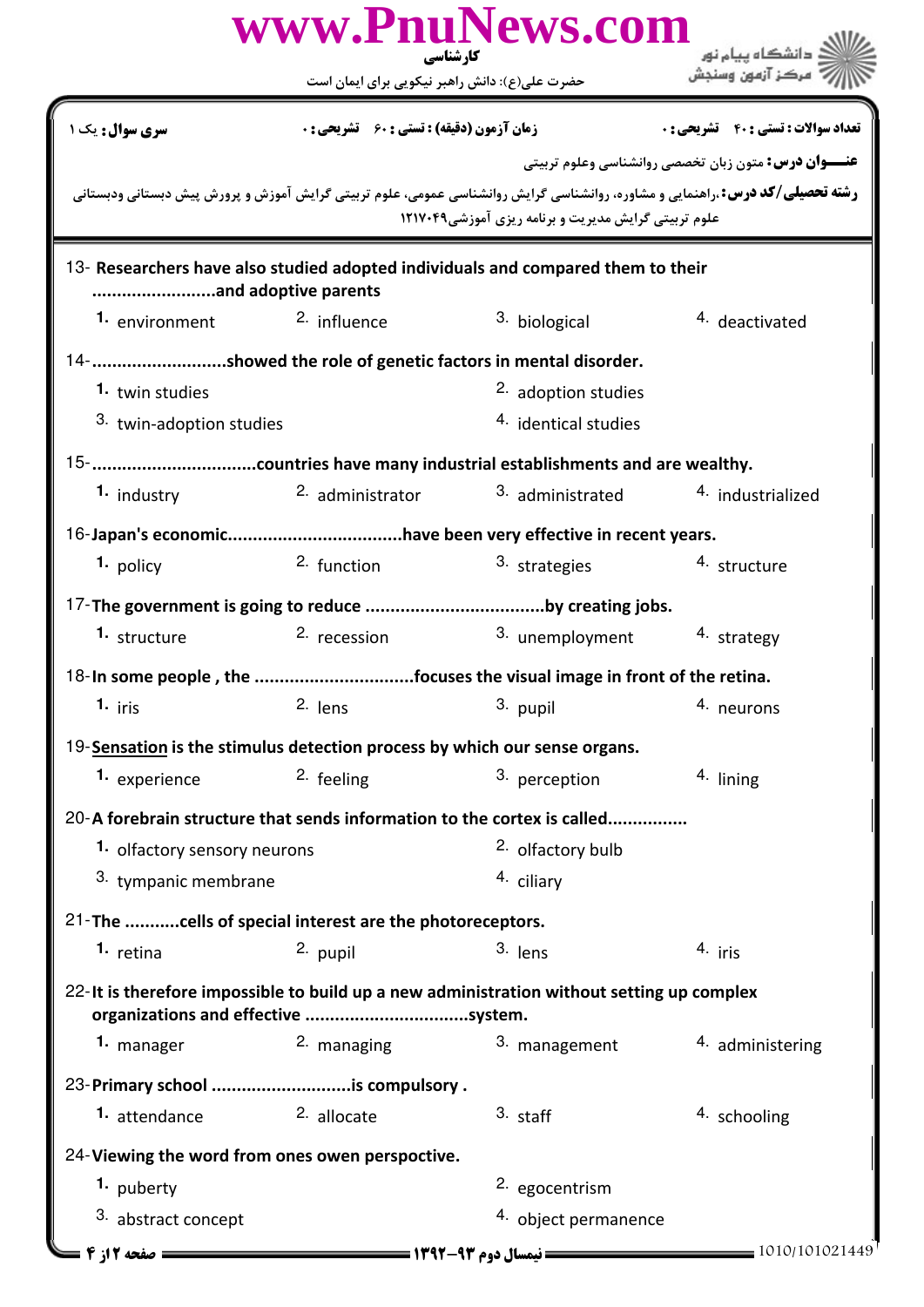| www.PnuNews.com<br>دانشگاه پیام نور<br>کار شناسی                                                                                             |                                                                                                     |                                                       |                                                                                                                                       |  |  |  |
|----------------------------------------------------------------------------------------------------------------------------------------------|-----------------------------------------------------------------------------------------------------|-------------------------------------------------------|---------------------------------------------------------------------------------------------------------------------------------------|--|--|--|
|                                                                                                                                              | حضرت علی(ع): دانش راهبر نیکویی برای ایمان است                                                       |                                                       | ً مرڪز آزمون وسنڊش                                                                                                                    |  |  |  |
| <b>سری سوال :</b> یک ۱                                                                                                                       | <b>زمان آزمون (دقیقه) : تستی : 60 گشریحی : 0</b>                                                    |                                                       | <b>تعداد سوالات : تستي : 40 ٪ تشريحي : 0</b>                                                                                          |  |  |  |
|                                                                                                                                              |                                                                                                     |                                                       | <b>عنـــوان درس:</b> متون زبان تخصصي روانشناسي وعلوم تربيتي                                                                           |  |  |  |
|                                                                                                                                              |                                                                                                     | علوم تربیتی گرایش مدیریت و برنامه ریزی آموزشی ۱۲۱۷۰۴۹ | <b>رشته تحصیلی/کد درس: .</b> راهنمایی و مشاوره، روانشناسی گرایش روانشناسی عمومی، علوم تربیتی گرایش آموزش و پرورش پیش دبستانی ودبستانی |  |  |  |
|                                                                                                                                              | 25-Many people believe that the should provide schools, homes and hospitals for everyone.           |                                                       |                                                                                                                                       |  |  |  |
| $1.1$ aw                                                                                                                                     | 2. public                                                                                           | $3.$ state                                            | 4. spent                                                                                                                              |  |  |  |
| 26-The major stage of cognitive development (ages 2-5), which begins with the emergnce of<br>symbolic thought is named preoperational stage. |                                                                                                     |                                                       |                                                                                                                                       |  |  |  |
| $1.$ first                                                                                                                                   | $2.$ final                                                                                          | 3. second                                             | 4. third                                                                                                                              |  |  |  |
|                                                                                                                                              | 27-My first real task was to prepare for the meeting.                                               |                                                       |                                                                                                                                       |  |  |  |
| 1. job                                                                                                                                       | $2.$ duty                                                                                           | $3. a$ and b                                          | 4. settle                                                                                                                             |  |  |  |
|                                                                                                                                              | 28-The ability to realize that objects still exist when they are not being sensed is called         |                                                       |                                                                                                                                       |  |  |  |
| 1. egocentrism                                                                                                                               |                                                                                                     | 2. abstract concept                                   |                                                                                                                                       |  |  |  |
| 3. conservation                                                                                                                              |                                                                                                     | <sup>4.</sup> object permanence                       |                                                                                                                                       |  |  |  |
| called                                                                                                                                       | 29-The period in life when a child changes physically into an adult and is able to have children is |                                                       |                                                                                                                                       |  |  |  |
| 1. conservation                                                                                                                              | 2. egocentrism                                                                                      | 3. puberty                                            | 4. symbolic                                                                                                                           |  |  |  |
|                                                                                                                                              | 30-Piaget's third stage of cognitive development is called                                          |                                                       |                                                                                                                                       |  |  |  |
|                                                                                                                                              | 1. preoperational stage                                                                             |                                                       | 2. sensorimotor stage                                                                                                                 |  |  |  |
| 3. concrete operational stage                                                                                                                |                                                                                                     | 4. formal operational stage                           |                                                                                                                                       |  |  |  |
|                                                                                                                                              | 31-Piaget outlined  phases of cognitive development from birth through adolescence.                 |                                                       |                                                                                                                                       |  |  |  |
| 1. $two$                                                                                                                                     | $2.$ five                                                                                           | $3.$ three                                            | 4. four                                                                                                                               |  |  |  |
| properties remain                                                                                                                            | 32-Conservation is the ability to recognize that when some properties of an object change, other    |                                                       |                                                                                                                                       |  |  |  |
| $1.$ changing                                                                                                                                | 2. alive                                                                                            | 3. constant                                           | 4. inflexible                                                                                                                         |  |  |  |
|                                                                                                                                              | 33-During , children gain the ability to reason about abstract concepts and problems                |                                                       |                                                                                                                                       |  |  |  |
| 1. adulthood                                                                                                                                 | 2. adolescence                                                                                      | $3.$ infants                                          | 4. primary school                                                                                                                     |  |  |  |
|                                                                                                                                              | 34-The school demands total from its pupil.                                                         |                                                       |                                                                                                                                       |  |  |  |
| 1. insufficient                                                                                                                              | 2. encourage                                                                                        | 3. obedience                                          | 4. ethnicity                                                                                                                          |  |  |  |
|                                                                                                                                              |                                                                                                     |                                                       |                                                                                                                                       |  |  |  |